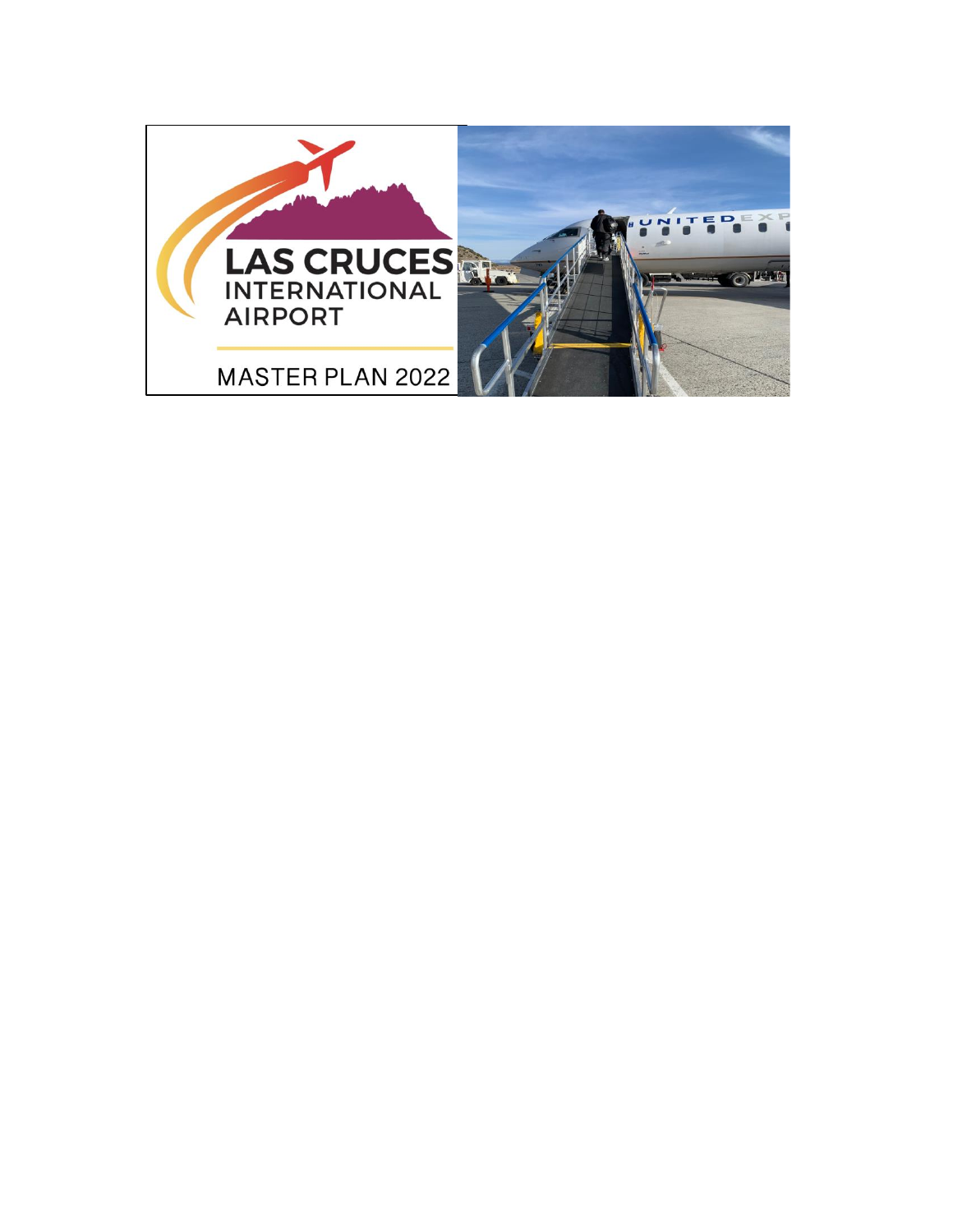

## **AIRPORT MASTER PLAN**

**for**

# **LAS CRUCES INTERNATIONAL AIRPORT Las Cruces, New Mexico**

**August 2022**

**Prepared by DuBois & King, Inc.**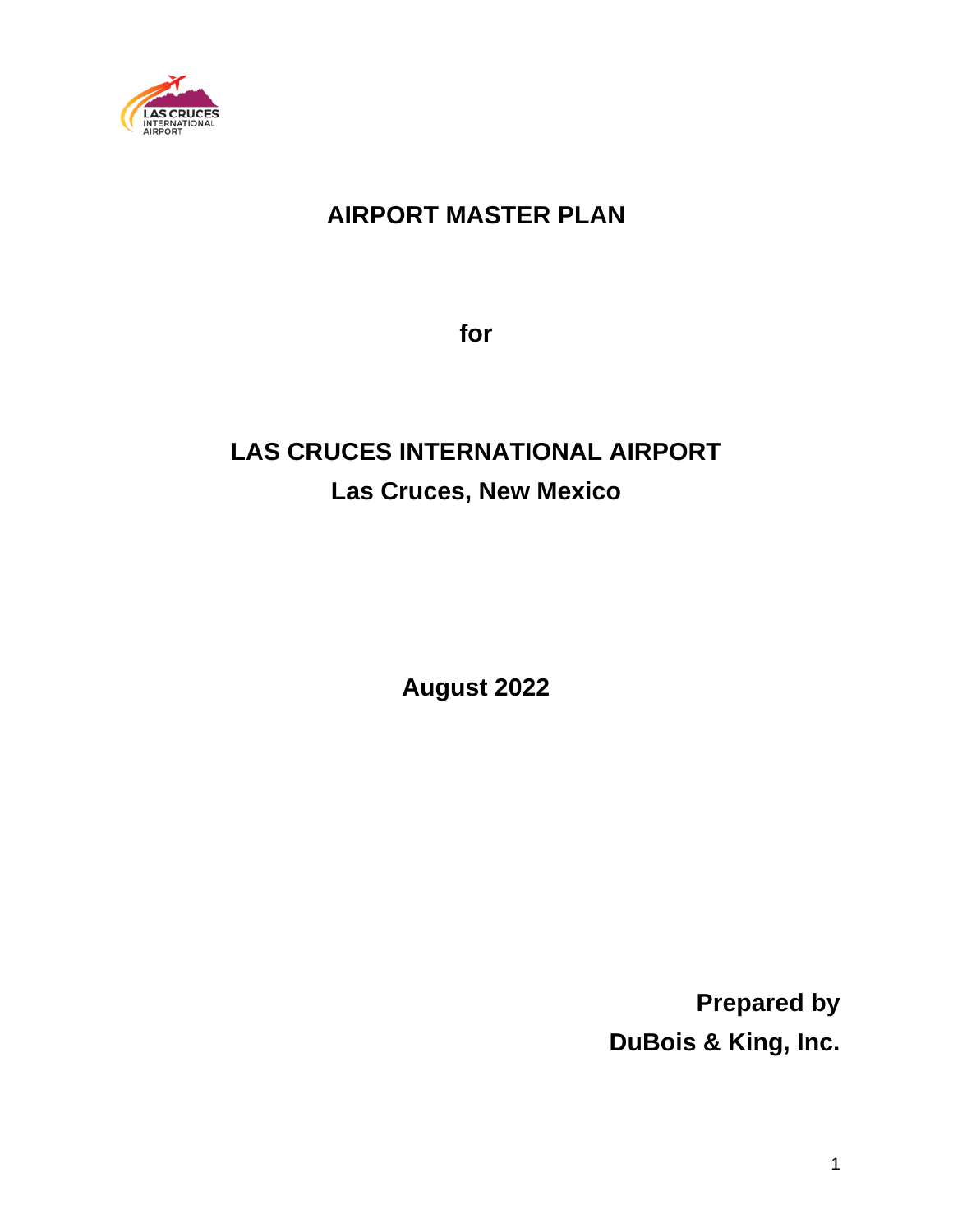

## **Table of Contents**

| <b>CHAPTER ONE: INTRODUCTION</b>                  | 3 |
|---------------------------------------------------|---|
| <b>INTRODUCTION</b><br>$1 - 1$                    | 3 |
| <b>PURPOSE AND NEED</b><br>$1 - 2$                | 3 |
| 1-3 CHANGES SINCE THE 2014 AIRPORT ACTION PLAN    | 4 |
| <b>AIR SERVICE</b>                                | 4 |
| <b>COMMERCIAL AEROSPACE</b>                       | 4 |
| COMMERCIAL AEROSPACE DEVELOPMENT                  | 4 |
| SPACEPORT AMERICA                                 | 5 |
| LAS CRUCES INNOVATION AND INDUSTRIAL PARK (LCIIP) | 5 |
| NEW MEXICO STATE UNIVERSITY                       | 5 |
| PHYSCIAL SCIENCE LAB                              | 5 |
| <b>ATHLETICS</b>                                  | 6 |
| REGIONAL PUBLIC PARTICIPATION / ENGAGEMENT<br>1-4 | 6 |
| 1-5 LRU MASTER PLAN ELEMENTS                      | 7 |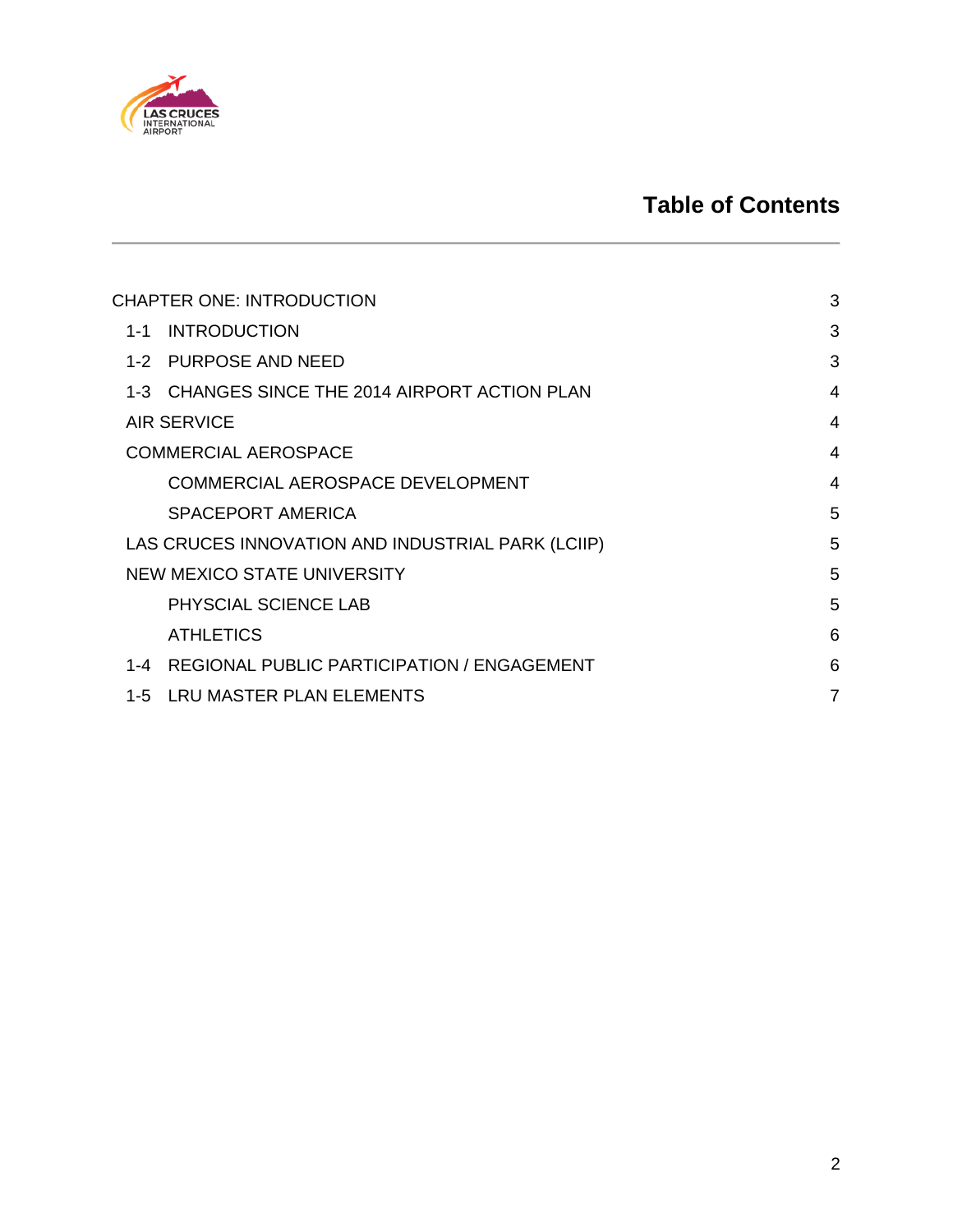

# <span id="page-3-0"></span>CHAPTER ONE: INTRODUCTION

### <span id="page-3-1"></span>1-1 INTRODUCTION

An Airport Master Plan is a comprehensive study of an airport that describes short-, medium-, and long-term development plans to meet future aviation demand. The elements of the master planning process will vary in the level of detail and complexity depending upon the size, function, and problems of the individual airport. The LRU MP guides and reinforces the continued modernization and expansion of the Airport and presents a framework to cost-effectively satisfy aviation demand while considering the potential environmental and socioeconomic impacts.

The Federal Aviation Administration (FAA) does not approve Master Plans, rather they accept them. However, the FAA does approve aviation forecasts and airport layout plans once they find them acceptable. The LRU MP will deliver an updated aviation forecast and an Airport Layout Plan. The Aviation forecast was submitted to the FAA approval prior to the development of Chapter Four, *Facility Needs*. The Airport Layout Plan was reviewed by the FAA as part of the master planning process and uploaded into the FAA Obstruction Evaluation / Airport Airspace Analysis (OE/AAA) system. Once conditionally approved, projects identified will be eligible for FAA funding and may be constructed after proper environmental review.

## <span id="page-3-2"></span>1-2 PURPOSE AND NEED

The purpose and need statements set the stage for the identification and evaluation of reasonable project alternatives and ultimately the selection of preferred alternatives. It, in addition to the vision and goals of this Plan, are essential to the process of identifying future investments at LRU.

#### PURPOSE

The purpose of the Las Cruces International Airport Master Plan (LRU MP) is to recognize the significant accomplishments and changes that have taken place since the 2014 Airport Action Plan and develop a Master Plan that provides a clear path for making investments that further the Vision of LRU. To accomplish this, a detailed study will be completed that identifies, evaluates, and documents specific areas in need of improvement at the airport. Areas identified through the update process will then be addressed through proposed development plans.

#### NEED

Las Cruces International Airport (LRU) is uniquely located among and is home to some private and government sponsored aviation and aerospace activities. The Airport is also located between restricted airspace and along a major interstate, I-10, that stretches from the east coast to the west coast of the US. It is critical that investments be made to the infrastructure, facilities, and runways at LRU to achieve the City's goals of providing commercial air service out of LRU; attracting commercial aviation and aerospace businesses; supporting existing tenants; being the airport of choice for NMSU, locals, visitors, the Spaceport, and others; and providing additional economic development to the City of Las Cruces.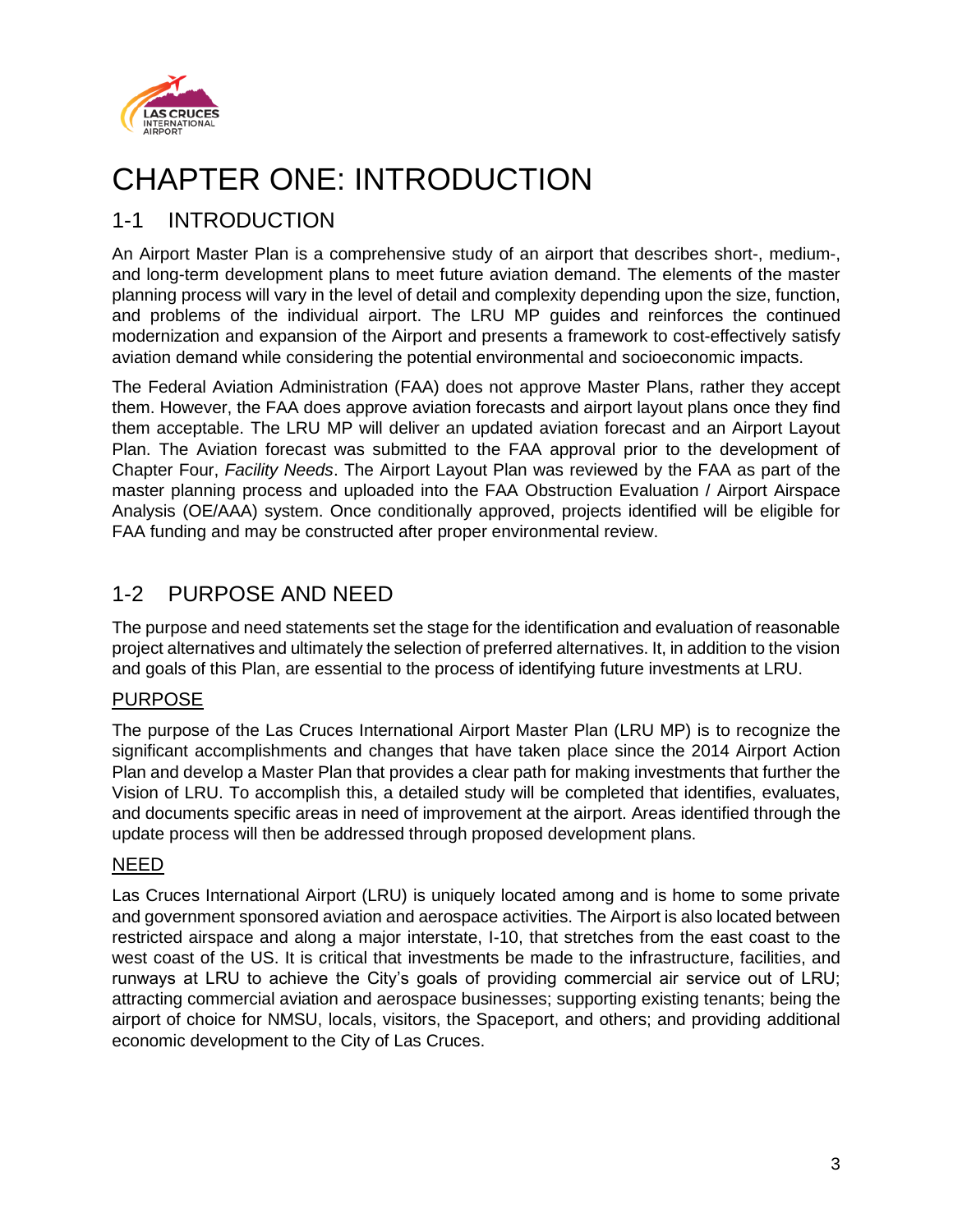

## <span id="page-4-0"></span>1-3 CHANGES SINCE THE 2014 AIRPORT ACTION PLAN

The implementation plan of the 2014 Airport Action Plan outlined projects to be accomplished and provided guidance on how to implement the preferred development recommendations from the Plan. Each project was sequenced to balance demand, schedule, other projects, environmental/agency approval, funding, and financial constraints. The project plan is designed to allow for flexibility as changes may occur over time to react to changing conditions so that the airport can re-prioritize projects based on actual demand. The implementation plan was divided into three phases with projects to be completed between 2017 and 2036. Out of the 26 projects identified, 10 have been completed and an additional 8 are moving forward at present. This Plan will evaluate the remaining projects and determine their status based on the direction provided.

#### <span id="page-4-1"></span>AIR SERVICE

Air carrier service at LRU dates to 1948 when the first service was provided by Pioneer Airlines with flights to Amarillo and El Paso. However, the availability and extent of scheduled air carrier and commuter service has been sporadic for many years, and currently LRU does not have scheduled air service. Las Cruces City Council has expressed the desire to reestablish air service stating that by 2022 "the airport terminal will be renovated to accommodate 20,000 enplanements per year". To achieve this goal, the airport began a concerted and strategic approach to reestablishing commercial passenger air service.

#### <span id="page-4-2"></span>COMMERCIAL AEROSPACE

With 13 licensed Spaceports, 21 launch licenses in the US, and the growing commercial aerospace industry there exists unique opportunities for LRU to be an airport of multiple uses including the aerospace industry and its supporting businesses. LRU is in a prime location nestled between Spaceport America to the north (which houses Virgin Galactic, Up Aerospace, Exos Aerospace and others), Blue Origins to the southeast and the Midland Spaceport to the east. In addition to the private commercial aerospace industry, White Sands Missile Range, NASA, Holloman Air Force Base, and Fort Bliss are all located within approximately 60 miles of LRU. Their restricted airspace drives most of the air traffic in the southern part of the region over or near LRU attracting businesses and experts to the area.

#### <span id="page-4-3"></span>COMMERCIAL AEROSPACE DEVELOPMENT

The primary objective of commercial aerospace development at LRU is to increase Las Cruces' attractiveness as a home base for commercial aerospace companies. The metric of success is how many companies in the commercial aerospace industry relocate to, start up in, or are retained in the Las Cruces area and generate jobs, business activity, and tax revenue. Based on others' experience, the ability of aerospace developers and operators to locate research and development activities on or near a flight line; conduct gradual and iterative test operations on site or in proximity; and have access to passenger air service are major factors in location decisions. This Master Plan will examine what measures might be taken to enable these capabilities and what the triggers are to activate the sequential elements (termed Phases in this document) of the Concept of Operations (ConOps) as discussed in the next section.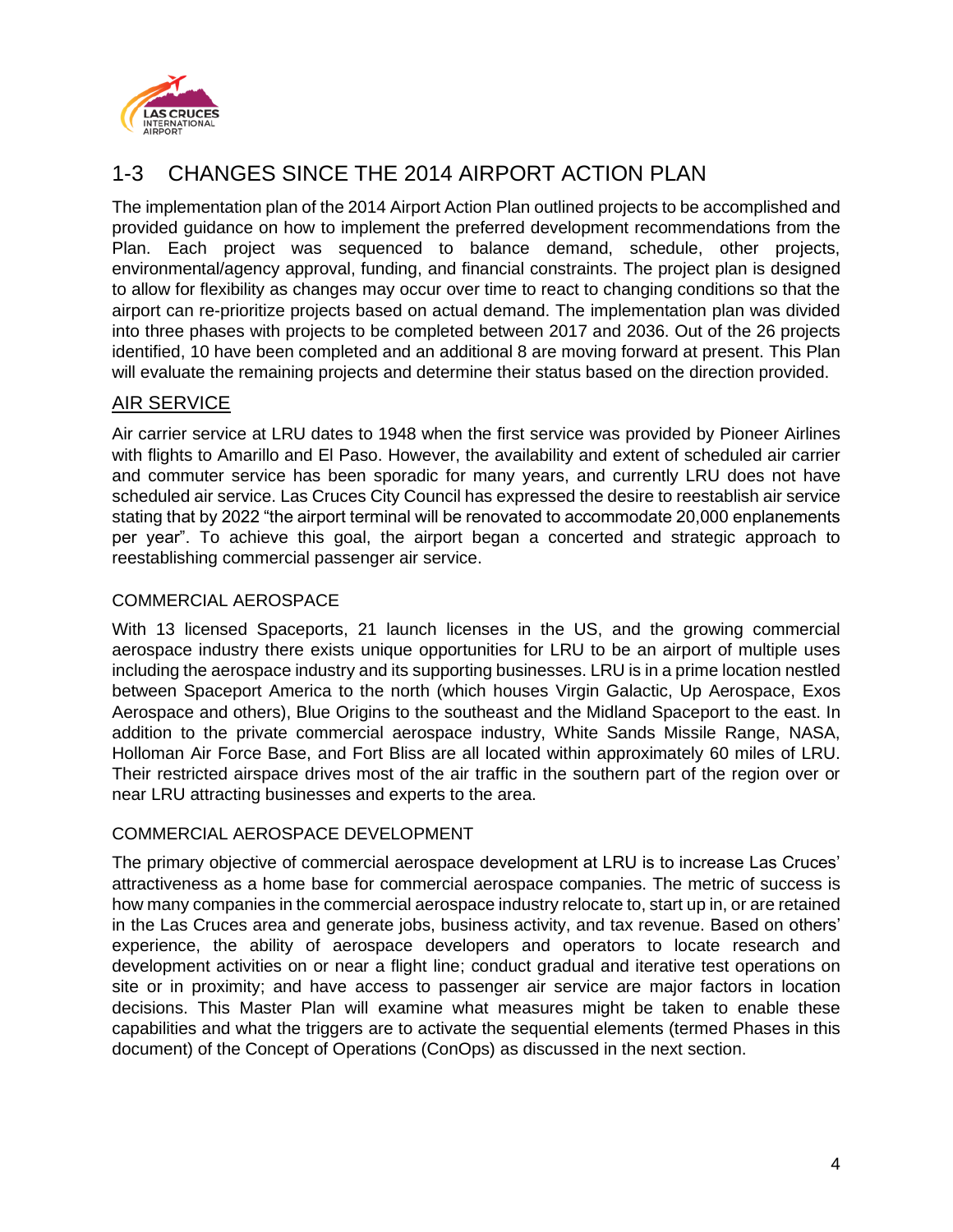

<span id="page-5-0"></span>SPACEPORT AMERICA

The development of Spaceport America, an FAA-licensed spaceport located 45 miles north of Las Cruces, has made LRU a key element in considering how future international (and perhaps intergalactic) travelers will access future low earth orbit flights from the spaceport. When traffic to this futuristic facility reaches expectations, there will be a significant number of travelers and spaceport staff flying into the region prior to boarding spacecraft at the Spaceport. This anticipated future makes planning for the future of LRU facilities and the resumption of air service at this airport particularly important.



#### <span id="page-5-1"></span>LAS CRUCES INNOVATION AND INDUSTRIAL PARK (LCIIP)

The Las Cruces Innovation and Industrial Park (LCIIP) is located adjacent to the airport to the south. Originally established in 1982, the Park comprises 1,820 acres with 1,418 acres undeveloped. Approximately 900 city-owned acres are available for sale or lease as of this writing. Zoned predominantly for manufacturing, warehousing, distribution, aerospace, aviation and defense, there are 19 businesses currently operating within the Park.

On July 19, 2021, the Las Cruces City Council unanimously adopted an updated master plan for the marketing and development of the City's Innovation and Industrial Park (LCIIP). Based on the strengths, opportunities, weaknesses, and constraints discovered as part of the LCIIP master planning process, a developed Strategic Goal is to integrate the LCIIP with the Airport. To do so, a high priority industry would be targeted for future development and that includes Aviation, Aerospace, and Defense (primarily Unmanned Aerial Systems (UAS).

#### <span id="page-5-2"></span>NEW MEXICO STATE UNIVERSITY

New Mexico State University (NMSU) is a public land-grant research university with its main campus in Las Cruces. Many of the 5,000 staff members travel on behalf of the University. Through its wide range of programs, including a highly respected Aerospace Engineering program, there are over 20,000 students enrolled with a high percentage of out of state students. NMSU brings significant potential for economic development. The ability to offer air service and have runways adequate to allow for larger aircraft, will encourage further use of the airport, allow for PSL and other



businesses to grow, and allow for team athletics to fly into and out of LRU as noted below.

#### <span id="page-5-3"></span>PHYSCIAL SCIENCE LAB

Physical Science Lab (PSL) was the first of only 7 recognized Unmanned Aerial Test Site (UAS) Locations in the US designated by the FAA. PSL has a 15,000 square foot hangar at LRU and often tests their UAVs at the airport. Founded in 1946, PSL is a unique national resource that supports the development and application of new and existing technologies. This multi-disciplined organization provides expertise in sub-orbital platforms, information modeling for predictive decision making, specialized intelligence community support, advanced NASA scientific exploration and experimentation, homeland security sensing and detection technologies, and advanced weapons and countermeasures development and testing designed to strengthen our national security. PSL will provide additional economic development by attracting companies to work with the community.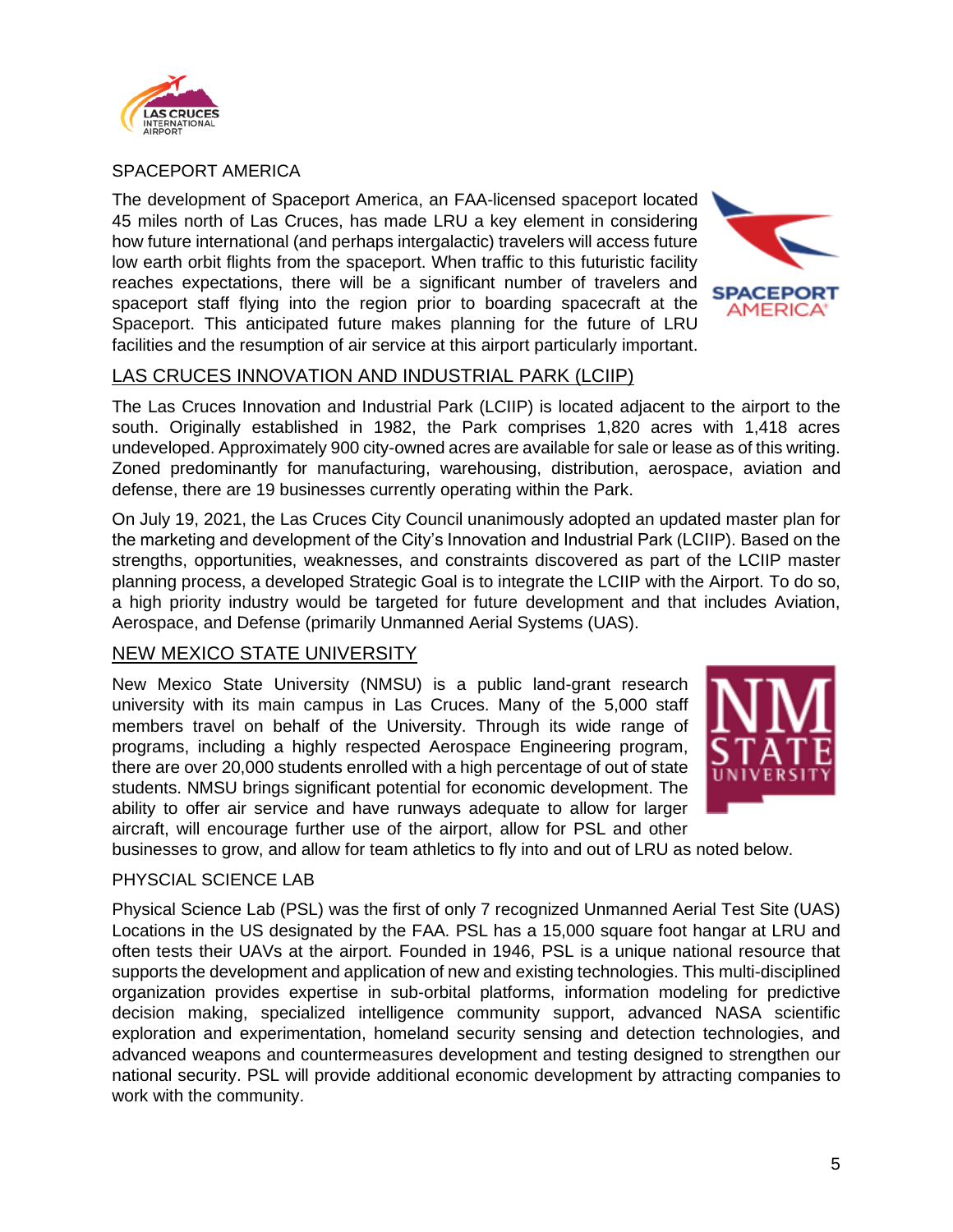

#### <span id="page-6-0"></span>**ATHLETICS**

According to NMSU, it is not uncommon for NMSU teams to drive and park at the airport, board ground transportation such as a bus to El Paso for an away game, and then return to Las Cruces via a chartered aircraft. This is due to the current runway lengths at LRU. Longer runways will enable NMSU to operate fully loaded charter aircraft without limitations. NMSU also stated that ultimately, scheduled commercial air service would be preferred allowing for competing players and the fan base to travel to and from Las Cruces without limitations.



## <span id="page-6-1"></span>1-4 REGIONAL PUBLIC PARTICIPATION / ENGAGEMENT

Public input is highly encouraged during the Master Plan process and has its greatest impact during the early stages of the planning process. The LRU MP included a robust public involvement program which was given serious consideration during the program development. To be as transparent and effective as possible, public involvement included numerous parties such as aircraft owners, hangar tenants, staff of the airport and businesses on airport property, public officials, governmental agencies, and the public.

Public involvement program was facilitated by DuBois & King in close consultation with the LRU



Airport Advisory Board. The program included multiple strategies, such as forming the LRU MP Coordination Committee (CC) of key stakeholders, local citizens, and decision makers. The CC provided insight and input into issues that arose throughout the process, as well as provided general information.

Other public involvement elements that were utilized included public meetings and workshops, a project website, and various written materials. These elements were used to inform the public about the status of the airport and the planning process and gather ideas about the future of the airport. To date, local, county and state government, state and federal lawmakers, airport and civilian businesses, educational institutions, and the Federal Aviation Administration (FAA) have met with the Airport and discussed the prospects of the Master Plan Update.